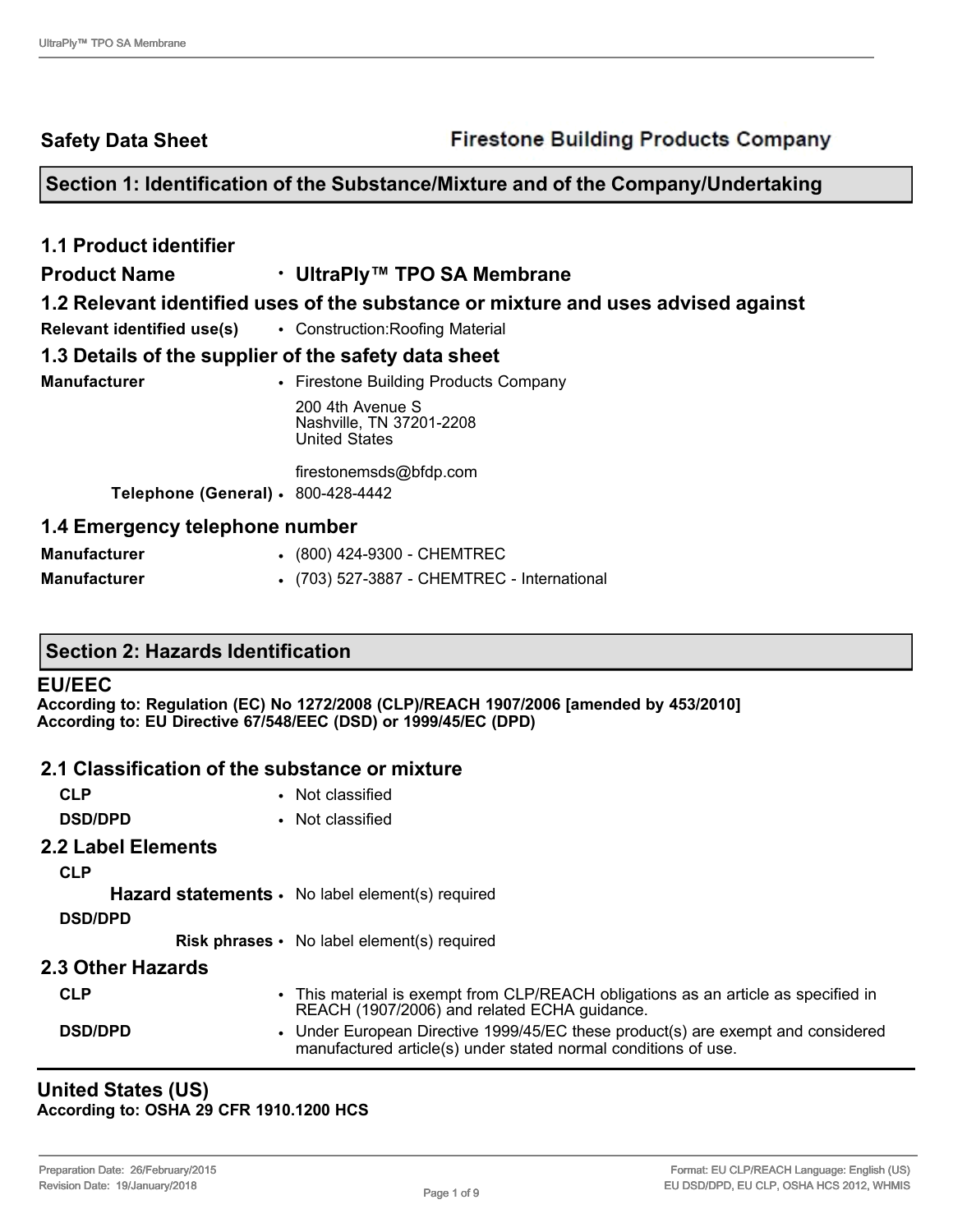| 2.1 Classification of the substance or mixture    |                  |                                                                                                                                                                     |
|---------------------------------------------------|------------------|---------------------------------------------------------------------------------------------------------------------------------------------------------------------|
| <b>OSHA HCS 2012</b>                              | • Not classified |                                                                                                                                                                     |
| 2.2 Label elements                                |                  |                                                                                                                                                                     |
| <b>OSHA HCS 2012</b>                              |                  |                                                                                                                                                                     |
| Hazard statements · No label elements(s) required |                  |                                                                                                                                                                     |
| 2.3 Other hazards                                 |                  |                                                                                                                                                                     |
| <b>OSHA HCS 2012</b>                              |                  | • Under United States Regulations (29 CFR 1910.1200 - Hazard Communication<br>Standard) this product is exempt as an article under stated normal conditions of use. |

**Canada According to: WHMIS** 

|                    | 2.1 Classification of the substance or mixture |
|--------------------|------------------------------------------------|
| <b>WHMIS</b>       | • Not classified                               |
| 2.2 Label elements |                                                |
| <b>WHMIS</b>       | • No label element(s) required                 |
| 2.3 Other hazards  |                                                |

**WHMIS** • Under Canadian regulations (Workplace Hazardous Materials Information System (WHMIS) - Hazardous Products Act (HPA), Section 11(1)), these product(s) are exempt and considered manufactured article(s) under stated normal conditions of use.

# **2.4 Other information**

• This material, as an article, does not legally require an SDS.

*See Section 12 for Ecological Information.* 

**Section 3 - Composition/Information on Ingredients**

# **3.1 Substances**

• Material does not meet the criteria of a substance in accordance with Regulation (EC) No 1272/2008.

# **3.2 Mixtures**

| <b>Composition</b>                                                                                                                                    |            |           |            |                                                                       |            |
|-------------------------------------------------------------------------------------------------------------------------------------------------------|------------|-----------|------------|-----------------------------------------------------------------------|------------|
| $\frac{0}{0}$<br><b>LD50/LC50</b> Classifications According to Regulation/Directive<br><b>Identifiers</b><br><b>Chemical Name</b><br><b>IComments</b> |            |           |            |                                                                       |            |
| Nonhazardous Components                                                                                                                               | <b>NDA</b> | $100\%$ . | <b>NDA</b> | <b>EU DSD/DPD: None</b><br>EU CLP: None<br><b>OSHA HCS 2012: None</b> | <b>NDA</b> |

*See Section 11 for Toxicological Information.* 

#### **Section 4 - First Aid Measures**

# **4.1 Description of first aid measures**

**Inhalation** • First aid is not expected to be necessary if material is used under ordinary conditions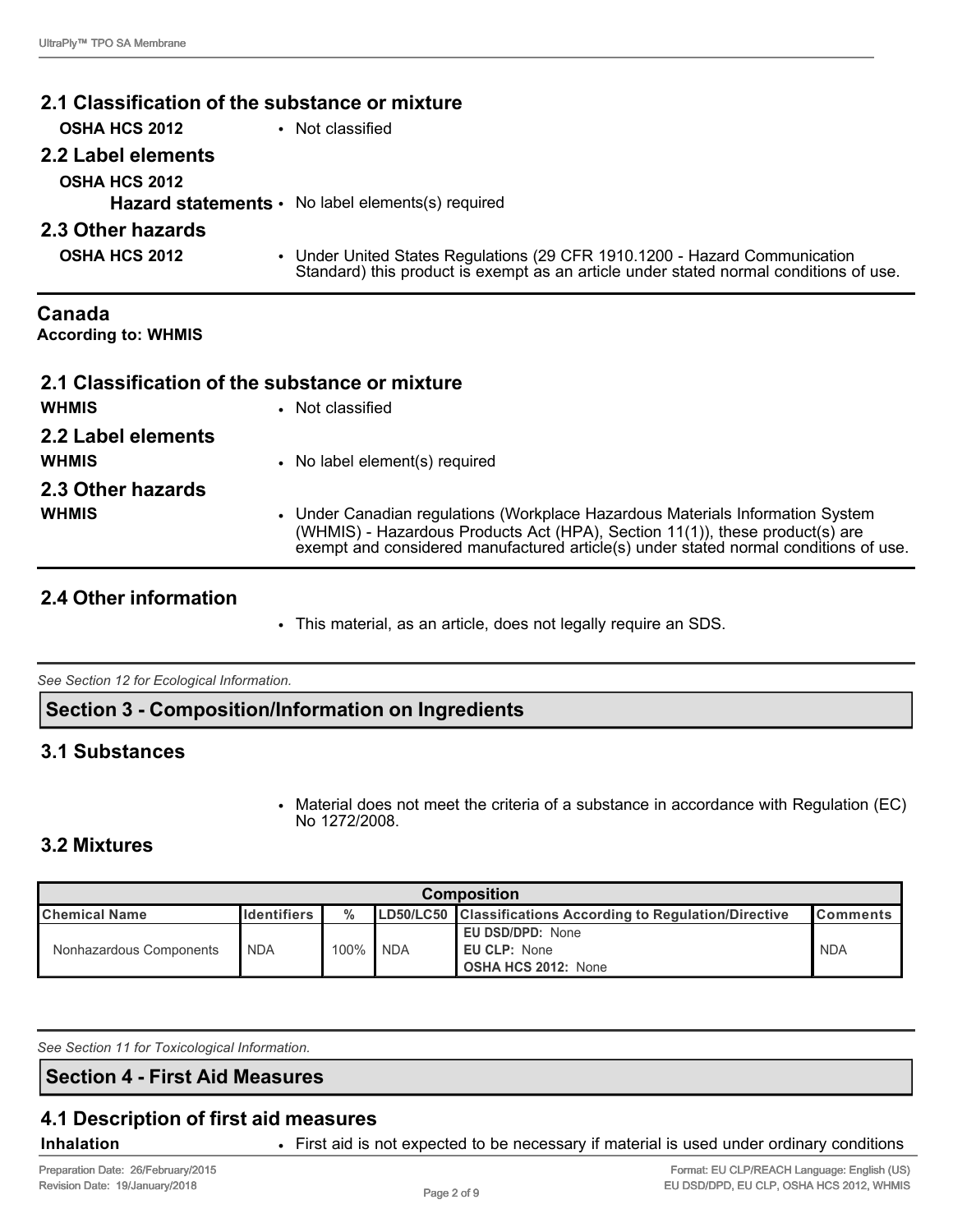|                                                                 | and as recommended. If signs/symptoms develop, move person to fresh air.<br>Administer oxygen if breathing is difficult. Give artificial respiration if victim is not<br>breathing. If signs/symptoms continue, get medical attention. |  |  |
|-----------------------------------------------------------------|----------------------------------------------------------------------------------------------------------------------------------------------------------------------------------------------------------------------------------------|--|--|
| <b>Skin</b>                                                     | • First aid is not expected to be necessary if material is used under ordinary conditions<br>and as recommended. Wash skin with soap and water. If signs/symptoms develop,<br>get medical attention.                                   |  |  |
| Eye                                                             | • First aid is not expected to be necessary if material is used under ordinary conditions<br>and as recommended. If contact with material occurs flush eyes with water. If<br>signs/symptoms develop, get medical attention.           |  |  |
| Ingestion                                                       | • First aid is not expected to be necessary if material is used under ordinary conditions<br>and as recommended. If signs/symptoms develop, get medical attention.                                                                     |  |  |
| 4.2 Most important symptoms and effects, both acute and delayed |                                                                                                                                                                                                                                        |  |  |
|                                                                 | • Refer to Section 11 - Toxicological Information.                                                                                                                                                                                     |  |  |

#### **4.3 Indication of any immediate medical attention and special treatment needed**

| <b>Notes to Physician</b> |  |
|---------------------------|--|
|---------------------------|--|

• All treatments should be based on observed signs and symptoms of distress in the patient. Consideration should be given to the possibility that overexposure to materials other than this product may have occurred.

# **Section 5 - Firefighting Measures**

# **5.1 Extinguishing media**

|                                                | <b>Suitable Extinguishing Media •</b> Water, foam, dry chemical, carbon dioxide (CO2). |
|------------------------------------------------|----------------------------------------------------------------------------------------|
| <b>Unsuitable Extinguishing</b><br>Media       | • None known.                                                                          |
|                                                | 5.2 Special hazards arising from the substance or mixture                              |
| <b>Hazards</b>                                 | Unusual Fire and Explosion . Does not present any special fire or explosive hazards.   |
| <b>Hazardous Combustion</b><br><b>Products</b> | • Upon reaching temperatures of combustion, produces corrosive and/or toxic fumes.     |
| 5.3 Advice for firefighters                    |                                                                                        |

• Fire-fighters should wear appropriate protective equipment and self-contained breathing apparatus (SCBA) with a full face-piece operated in positive pressure mode. Structural firefighters' protective clothing will only provide limited protection.

# **Section 6 - Accidental Release Measures**

#### **6.1 Personal precautions, protective equipment and emergency procedures Personal Precautions** • No special precautions expected to be necessary if material is used under ordinary conditions and as recommended. **Emergency Procedures** • No emergency procedures are expected to be necessary if material is used under ordinary conditions as recommended. Use normal clean up procedures. **6.2 Environmental precautions** • No special precautions necessary. **6.3 Methods and material for containment and cleaning up Containment/Clean-up Measures** • Pick up pieces and place in container or bag for disposal.

#### **6.4 Reference to other sections**

• Refer to Section 8 - Exposure Controls/Personal Protection and Section 13 - Disposal Considerations.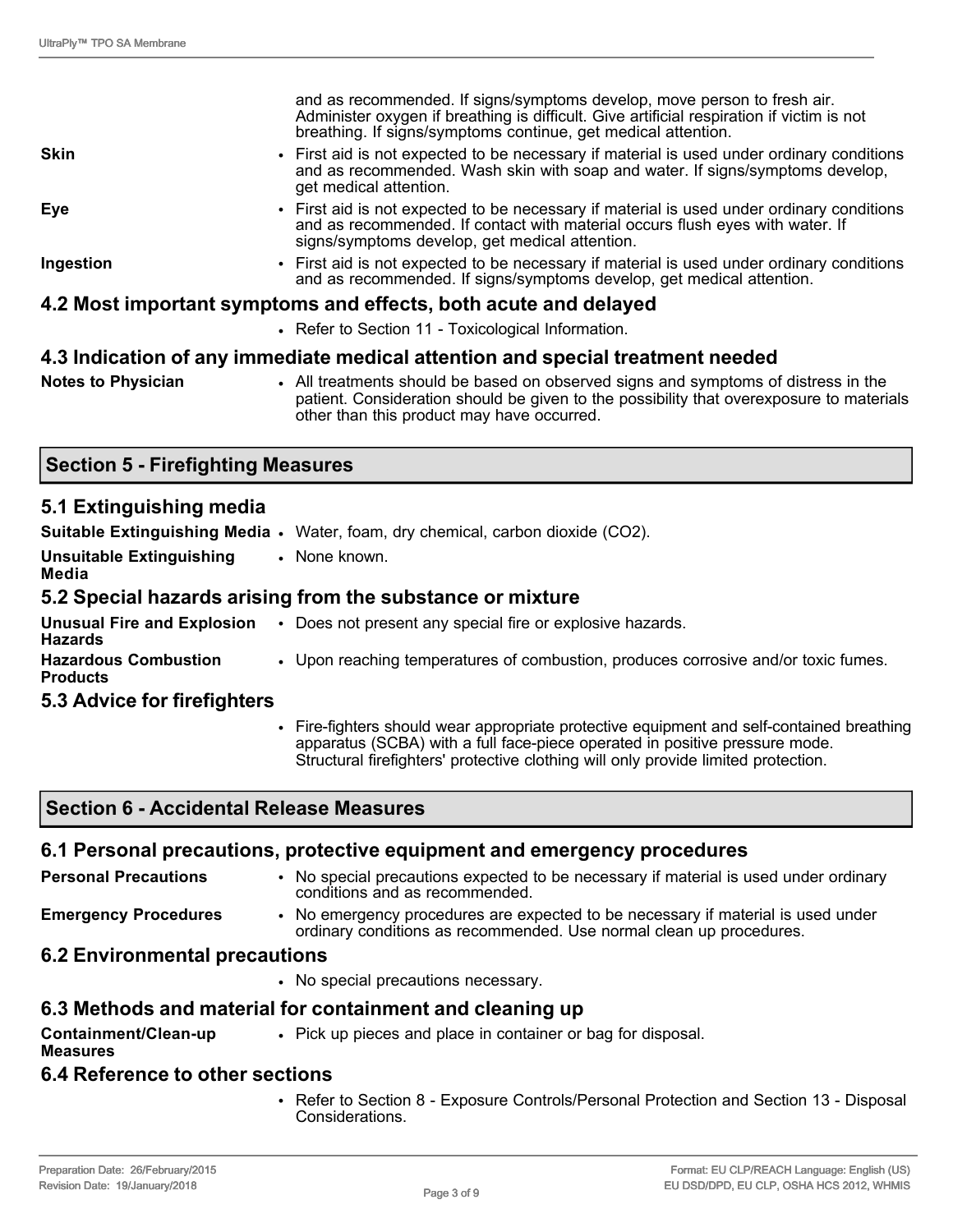# **Section 7 - Handling and Storage**

#### **7.1 Precautions for safe handling**

**Handling • Use good safety and industrial hygiene practices.** 

# **7.2 Conditions for safe storage, including any incompatibilities**

**Storage • Store in a cool, dry place.** 

# **7.3 Specific end use(s)**

• Refer to Section 1.2 - Relevant identified uses.

# **Section 8 - Exposure Controls/Personal Protection**

# **8.1 Control parameters**

| <b>Exposure Limits/Guidelines</b> |  | No exposure limits/guidelines available for the material or the components. |
|-----------------------------------|--|-----------------------------------------------------------------------------|
|-----------------------------------|--|-----------------------------------------------------------------------------|

# **8.2 Exposure controls**

| <b>Engineering</b><br><b>Measures/Controls</b>                                                |  | • Under normal conditions of use, special ventilation is not required.                                                                           |  |  |  |
|-----------------------------------------------------------------------------------------------|--|--------------------------------------------------------------------------------------------------------------------------------------------------|--|--|--|
| <b>Personal Protective Equipment</b>                                                          |  |                                                                                                                                                  |  |  |  |
| <b>Respiratory</b><br>• No respiratory protection is required under normal conditions of use. |  |                                                                                                                                                  |  |  |  |
| Eye/Face                                                                                      |  | • Under normal conditions of use, eye protection is not required.<br>• No skin protection is ordinarily required under normal conditions of use. |  |  |  |
| <b>Skin/Body</b>                                                                              |  |                                                                                                                                                  |  |  |  |
| <b>Environmental Exposure</b><br><b>Controls</b>                                              |  | • Follow best practice for site management and disposal of waste.                                                                                |  |  |  |
| Key to abbreviations                                                                          |  |                                                                                                                                                  |  |  |  |
| ACGIH = American Conference of Governmental Industrial Hygiene                                |  | = Short Term Exposure Value<br>STEV                                                                                                              |  |  |  |
| NIOSH = National Institute of Occupational Safety and Health                                  |  | TWAEV = Time-Weighted Average Exposure Value                                                                                                     |  |  |  |

OSHA = Occupational Safety and Health Administration TWA

STEL = Short Term Exposure Limits are based on 15-minute exposures

 $=$  Time-Weighted Averages are based on 8h/day, 40h/week exposures

# **Section 9 - Physical and Chemical Properties**

# **9.1 Information on Basic Physical and Chemical Properties**

| <b>Material Description</b>       |                                                       |                              |                                                                                      |  |  |  |  |
|-----------------------------------|-------------------------------------------------------|------------------------------|--------------------------------------------------------------------------------------|--|--|--|--|
| <b>Physical Form</b>              | Solid                                                 | Appearance/Description       | White & gray, tan & gray, or gray &<br>gray membranes with tacky<br>bottom. No odor. |  |  |  |  |
| Color                             | White and gray, tan & gray, or gray   Odor<br>& gray. |                              | None                                                                                 |  |  |  |  |
| <b>Odor Threshold</b>             | None                                                  |                              |                                                                                      |  |  |  |  |
| <b>General Properties</b>         |                                                       |                              |                                                                                      |  |  |  |  |
| <b>Boiling Point</b>              | Not relevant                                          | Melting Point/Freezing Point | Data lacking                                                                         |  |  |  |  |
| Decomposition Temperature         | Data lacking                                          | pH                           | Not relevant                                                                         |  |  |  |  |
| Specific Gravity/Relative Density | $= 0.94$ Water=1                                      | <b>Water Solubility</b>      | Insoluble                                                                            |  |  |  |  |
| Viscosity                         | Not relevant                                          | <b>Explosive Properties</b>  | Not relevant.                                                                        |  |  |  |  |
| <b>Oxidizing Properties:</b>      | Not relevant.                                         |                              |                                                                                      |  |  |  |  |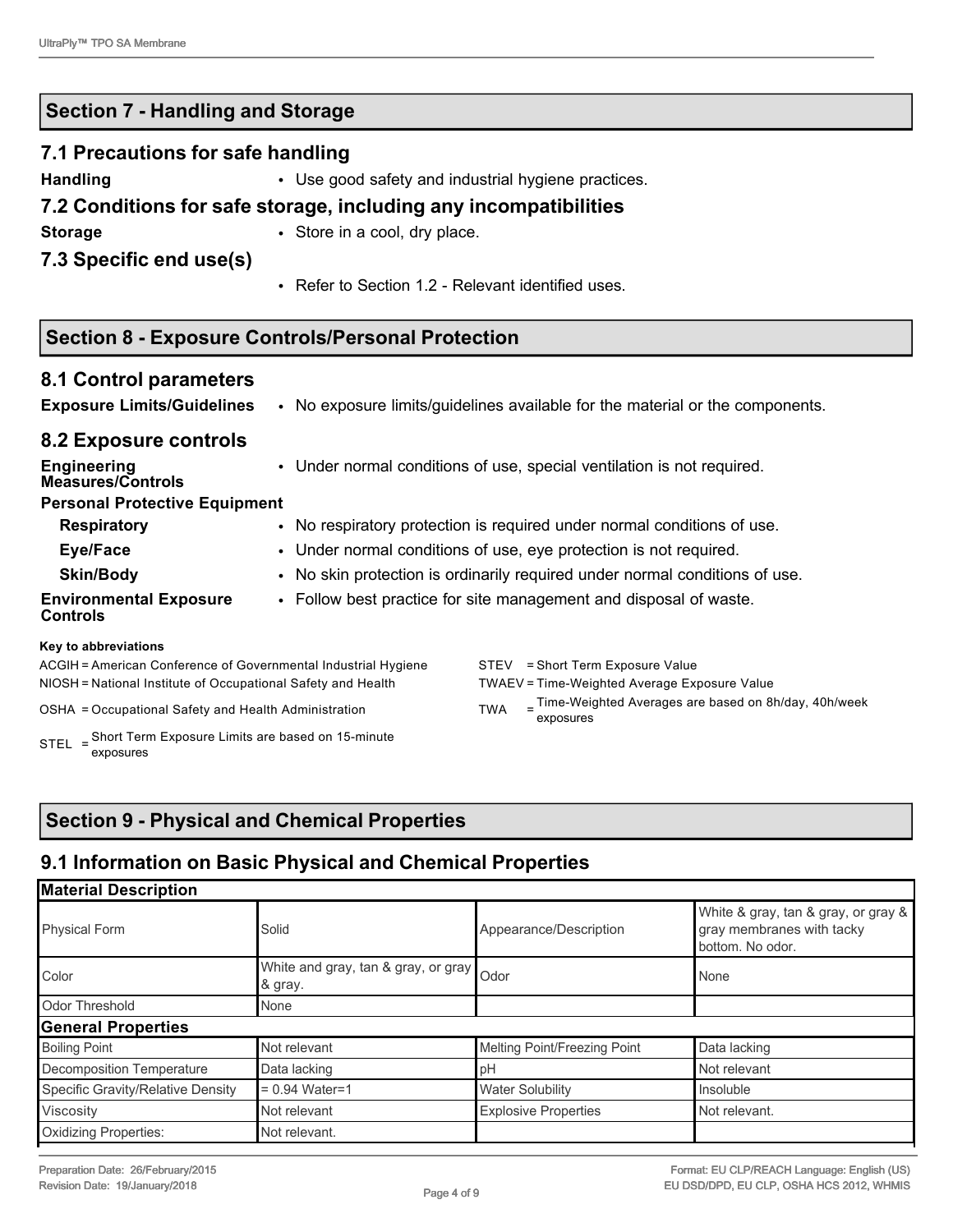#### **Volatility**

| Vapor Pressure                      | Not relevant            | <b>Vapor Density</b> | Not relevant |
|-------------------------------------|-------------------------|----------------------|--------------|
| Evaporation Rate                    | Not relevant            |                      |              |
| Flammability                        |                         |                      |              |
| <b>Flash Point</b>                  | $>$ 392 °F( $>$ 200 °C) | UEL                  | Not relevant |
| Ilel                                | Not relevant            | Autoignition         | Not relevant |
| Flammability (solid, gas)           | Not flammable.          |                      |              |
| Environmental                       |                         |                      |              |
| Octanol/Water Partition coefficient | Data lacking            |                      |              |
|                                     |                         |                      |              |

# **9.2 Other Information**

• No additional physical and chemical parameters noted.

# **Section 10: Stability and Reactivity**

#### **10.1 Reactivity**

• No dangerous reaction known under conditions of normal use.

# **10.2 Chemical stability**

• Stable under normal temperatures and pressures.

# **10.3 Possibility of hazardous reactions**

• Hazardous polymerization will not occur.

#### **10.4 Conditions to avoid**

• No data available

#### **10.5 Incompatible materials**

• No data available.

# **10.6 Hazardous decomposition products**

• Thermal decomposition could produce CO, CO2, and Oxides of Nitrogen.

# **Section 11 - Toxicological Information**

#### **11.1 Information on toxicological effects**

**Other Material Information** • This material is an article that does not release or otherwise result in exposure to a hazardous chemical under normal use. The information provided below is for components only and is not expected to be applicable to the material as a whole.

| <b>GHS Properties</b>            | <b>Classification</b>                                               |
|----------------------------------|---------------------------------------------------------------------|
| Acute toxicity                   | <b>EU/CLP</b> • Not relevant<br><b>OSHA HCS 2012 • Not relevant</b> |
| <b>Skin corrosion/Irritation</b> | <b>EU/CLP</b> . Not relevant<br><b>OSHA HCS 2012 • Not relevant</b> |
| Serious eye damage/Irritation    | <b>EU/CLP</b> • Not relevant<br><b>OSHA HCS 2012 • Not relevant</b> |
| <b>ISkin sensitization</b>       | <b>EU/CLP</b> . Not relevant<br><b>OSHA HCS 2012 • Not relevant</b> |
| Respiratory sensitization        | <b>EU/CLP</b> • Not relevant<br><b>OSHA HCS 2012 • Not relevant</b> |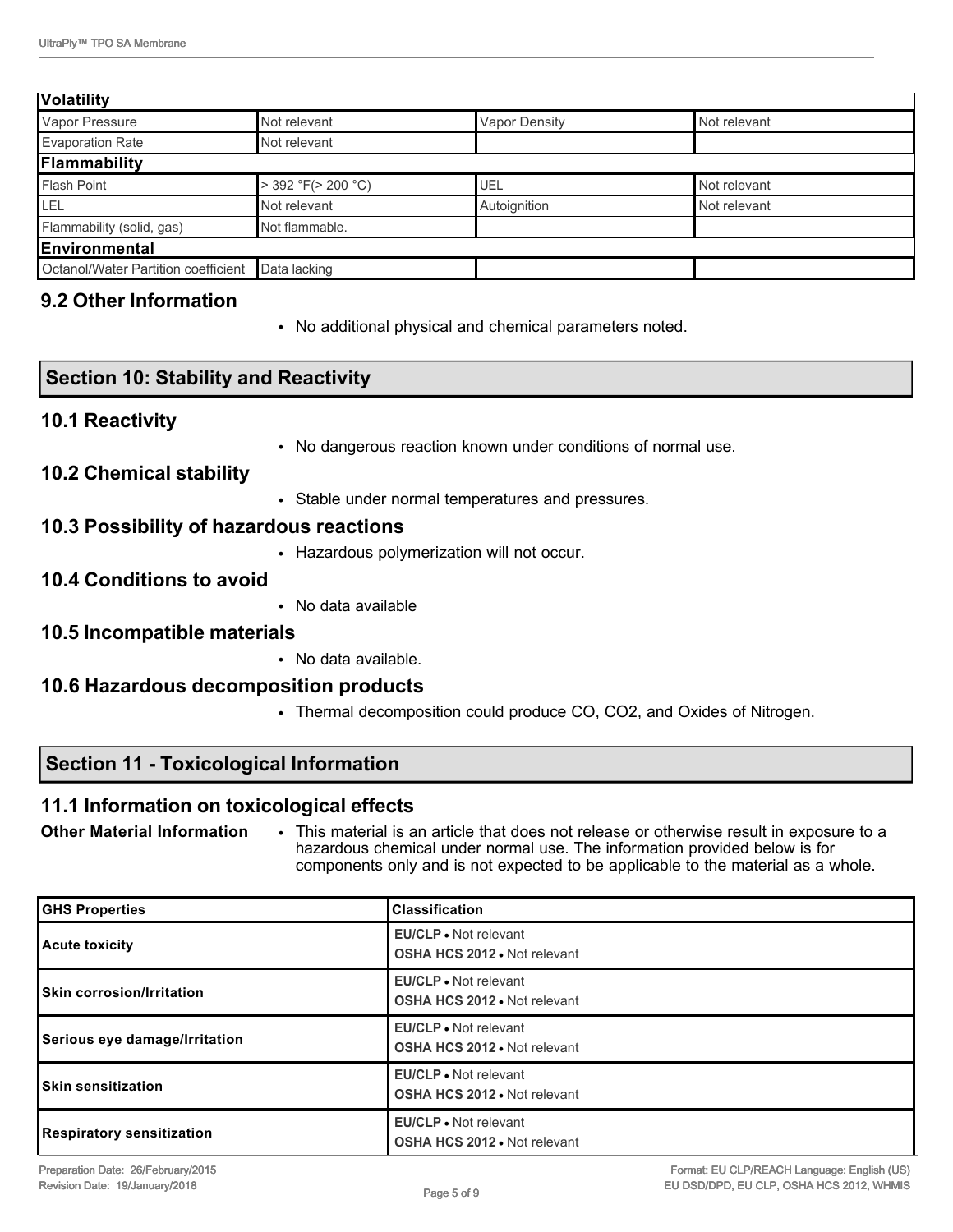| <b>Aspiration Hazard</b>         | <b>EU/CLP</b> • Not relevant<br><b>OSHA HCS 2012 • Not relevant</b> |
|----------------------------------|---------------------------------------------------------------------|
| Carcinogenicity                  | <b>EU/CLP</b> • Not relevant<br><b>OSHA HCS 2012 . Not relevant</b> |
| <b>Germ Cell Mutagenicity</b>    | EU/CLP • Not relevant<br><b>OSHA HCS 2012 • Not relevant</b>        |
| <b>Toxicity for Reproduction</b> | EU/CLP • Not relevant<br><b>OSHA HCS 2012 . Not relevant</b>        |
| <b>STOT-SE</b>                   | EU/CLP • Not relevant<br><b>OSHA HCS 2012 • Not relevant</b>        |
| <b>STOT-RE</b>                   | <b>EU/CLP</b> • Not relevant<br><b>OSHA HCS 2012 • Not relevant</b> |

# **Potential Health Effects**

| <b>Inhalation</b>        |                                                                   |
|--------------------------|-------------------------------------------------------------------|
| Acute (Immediate)        | • Under normal conditions of use, no health effects are expected. |
| <b>Chronic (Delayed)</b> | • Under normal conditions of use, no health effects are expected. |
| <b>Skin</b>              |                                                                   |
| Acute (Immediate)        | • Under normal conditions of use, no health effects are expected. |
| <b>Chronic (Delayed)</b> | • Under normal conditions of use, no health effects are expected. |
| Eye                      |                                                                   |
| Acute (Immediate)        | • Under normal conditions of use, no health effects are expected. |
| <b>Chronic (Delayed)</b> | • Under normal conditions of use, no health effects are expected. |
| Ingestion                |                                                                   |
| Acute (Immediate)        | • Under normal conditions of use, no health effects are expected. |
| <b>Chronic (Delayed)</b> | • Under normal conditions of use, no health effects are expected. |

# **Section 12 - Ecological Information**

# **12.1 Toxicity**

• Material data lacking.

# **12.2 Persistence and degradability**

• Material data lacking.

# **12.3 Bioaccumulative potential**

- Material data lacking.
- **12.4 Mobility in Soil**
- Material data lacking.

# **12.5 Results of PBT and vPvB assessment**

• PBT and vPvB assessment has not been carried out.

# **12.6 Other adverse effects**

• Material data lacking.

# **Section 13 - Disposal Considerations**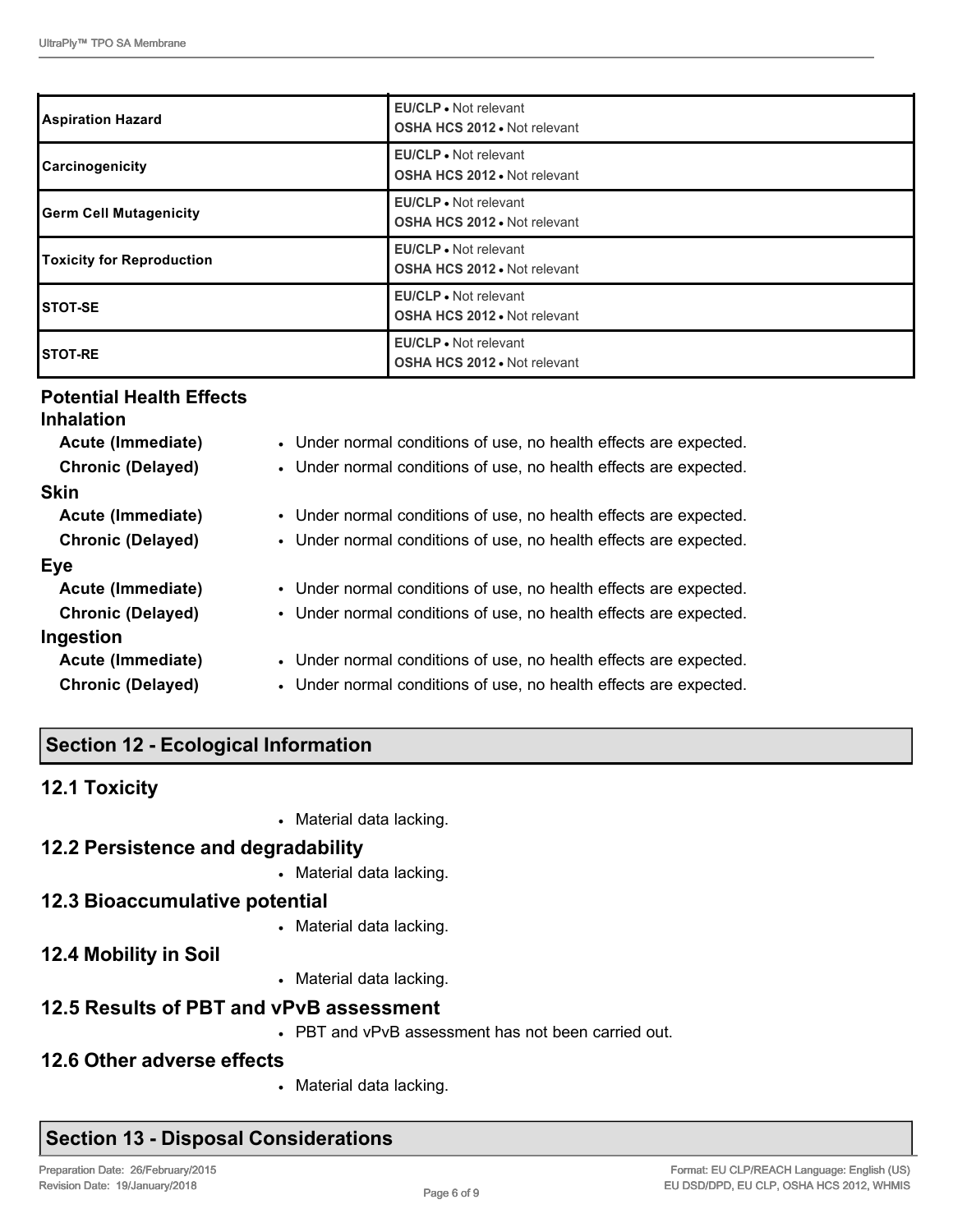# **13.1 Waste treatment methods**

- 
- **Product waste** Dispose of content and/or container in accordance with local, regional, national, and/or international regulations.

- 
- **Packaging waste** Dispose of content and/or container in accordance with local, regional, national, and/or international regulations.

# **Section 14 - Transport Information**

|                  | <b>14.1 UN</b><br>number | 14.2 UN proper<br>shipping name | 14.3 Transport hazard<br>class(es) | 14.4 Packing<br>group | <b>14.5 Environmental</b><br>hazards |
|------------------|--------------------------|---------------------------------|------------------------------------|-----------------------|--------------------------------------|
| <b>DOT</b>       | <b>NDA</b>               | Not Regulated                   | <b>NDA</b>                         | <b>NDA</b>            | <b>NDA</b>                           |
| <b>TDG</b>       | <b>NDA</b>               | Not Regulated                   | <b>NDA</b>                         | <b>NDA</b>            | <b>NDA</b>                           |
| <b>IMO/IMDG</b>  | <b>NDA</b>               | Not Regulated                   | <b>NDA</b>                         | <b>NDA</b>            | <b>NDA</b>                           |
| <b>ADN</b>       | <b>NDA</b>               | Not Regulated                   | <b>NDA</b>                         | <b>NDA</b>            | <b>NDA</b>                           |
| <b>ADR/RID</b>   | <b>NDA</b>               | Not Regulated                   | <b>NDA</b>                         | <b>NDA</b>            | <b>NDA</b>                           |
| <b>IATA/ICAO</b> | <b>NDA</b>               | Not Regulated                   | <b>NDA</b>                         | <b>NDA</b>            | <b>NDA</b>                           |

**14.6 Special precautions for**  • None known. **user 14.7 Transport in bulk**  • Not relevant.

**according to Annex II of Marpol and the IBC Code**

# **Section 15 - Regulatory Information**

# **15.1 Safety, health and environmental regulations/legislation specific for the substance or mixture**

**SARA Hazard Classifications** • None

#### **Canada**

#### **Labor**

**Canada - WHMIS - Classifications of Substances** Not Listed **Canada - WHMIS - Ingredient Disclosure List** Not Listed

#### **Environment**

**Canada - CEPA - Priority Substances List** Not Listed

#### **China**

#### **Other**

**China - Annex I & II - Controlled Chemicals Lists** Not Listed

#### **Europe**

# **Other**

**EU - CLP (1272/2008) - Annex VI - Table 3.2 - Classification** Not Listed **EU - CLP (1272/2008) - Annex VI - Table 3.2 - Concentration Limits** Not Listed **EU - CLP (1272/2008) - Annex VI - Table 3.2 - Labelling** Not Listed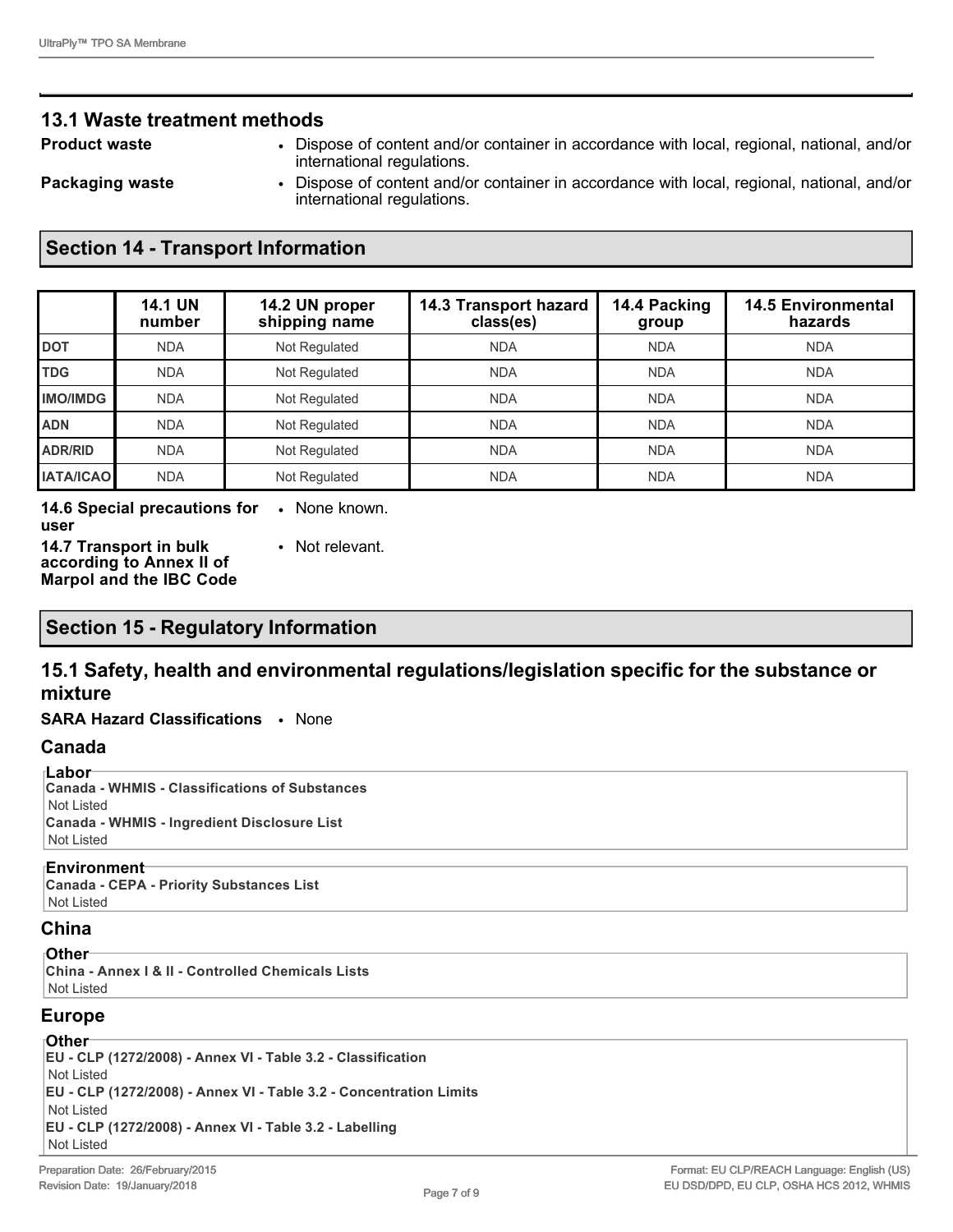**EU - CLP (1272/2008) - Annex VI - Table 3.2 - Notes - Substances and Preparations** Not Listed **EU - CLP (1272/2008) - Annex VI - Table 3.2 - Safety Phrases** Not Listed **EU - Hazardous Substances Restricted or Prohibited in Electrical Equipment (2002/95/EC) (RoHS)** Not Listed **EU - Inventory of Cosmetic Ingredients Directive (INCI) (76/768/EEC) - Other Ingredients** Not Listed **EU - Inventory of Cosmetic Ingredients Directive (INCI) (76/768/EEC) - Perfume and Aromatic Materials** Not Listed

#### **Germany**

#### **Labor**

**Germany - Immission Control - Qualifying Quantities for Major Accident Prevention** Not Listed **Germany - Immission Control - Qualifying Quantities for Safety Reporting** Not Listed **Germany - TRGS 505 - Specific Lead Regulations** Not Listed **Germany - TRGS 511 - Specific Ammonium Nitrate Regulations** Not Listed

#### **Environment**

**Germany - TA Luft - Types and Classes** Not Listed **Germany - TA Luft - Emission Limits for Carcinogenic Substances** Not Listed **Germany - TA Luft - Emission Limits for Fibers** Not Listed **Germany - TA Luft - Emission Limits for Inorganic Dusts** Not Listed **Germany - TA Luft - Emission Limits for Inorganic Gases** Not Listed **Germany - TA Luft - Emission Limits for Organic Substances** Not Listed **Germany - Water Classification (VwVwS) - Annex 1** Not Listed **Germany - Water Classification (VwVwS) - Annex 2 - Water Hazard Classes** Not Listed **Germany - Water Classification (VwVwS) - Annex 3** Not Listed

#### **United States**

#### **Labor**

**U.S. - OSHA - Process Safety Management - Highly Hazardous Chemicals** Not Listed **U.S. - OSHA - Specifically Regulated Chemicals** Not Listed

#### **Environment**

**U.S. - CAA (Clean Air Act) - 1990 Hazardous Air Pollutants** Not Listed **U.S. - CERCLA/SARA - Hazardous Substances and their Reportable Quantities** Not Listed **U.S. - CERCLA/SARA - Radionuclides and Their Reportable Quantities** Not Listed **U.S. - CERCLA/SARA - Section 302 Extremely Hazardous Substances EPCRA RQs** Not Listed **U.S. - CERCLA/SARA - Section 302 Extremely Hazardous Substances TPQs** Not Listed **U.S. - CERCLA/SARA - Section 313 - Emission Reporting** Not Listed